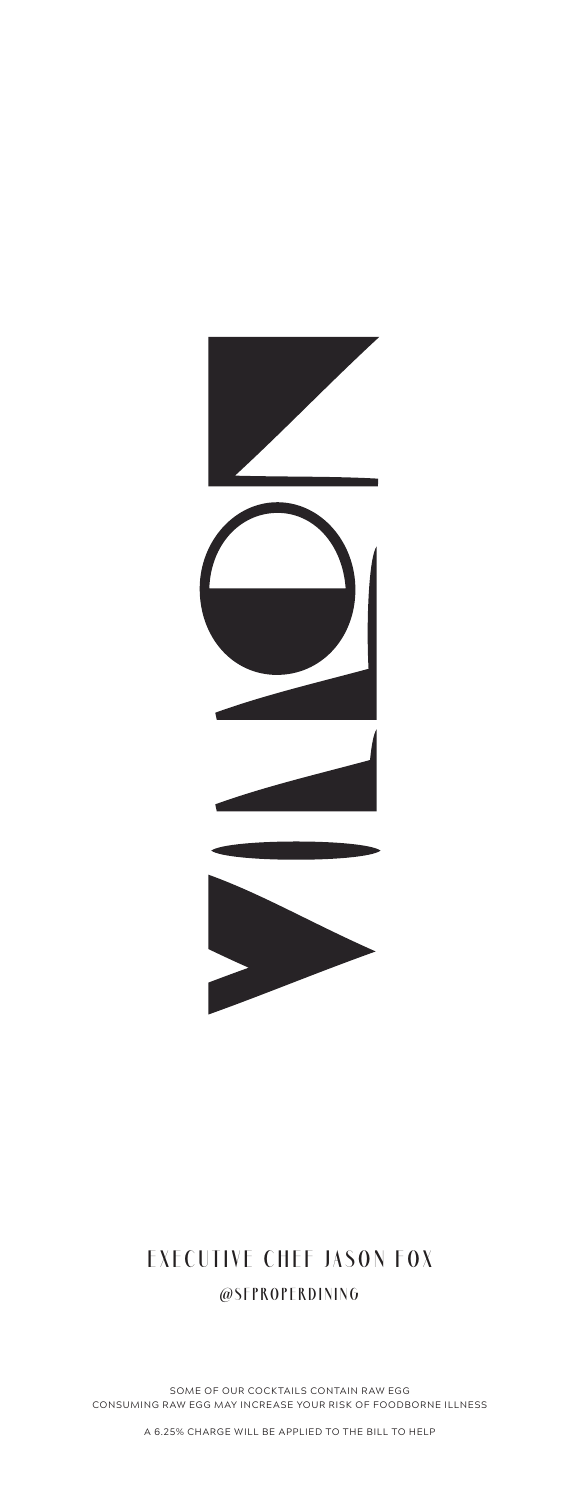

## **STARTERS**

**MARINATED OLIVES** VG | DF | GF **10**

**SPICED ALMONDS** VG | DF | GF **10**

**FRENCH FRIES** VG | DF | GF **13**

**BEEF TARTARE** DF **24** ASIAN PEAR KIMCHEE, CURED EGG YOLK, CHILE AIOLI, BROCCOLI, SESAME

**ASPARAGUS** V | GF **20** CREAMER POTATO, PICKLED MUSTARD SEED, SHEEP'S MILK CHEESE

**LOCAL CHEESES** V **28** SEASONAL FRUIT, CRANBERRY WALNUT BREAD, HONEYCOMB

**KALE SALAD** V | GF **19** ORANGE, SPICED CASHEWS, TOMA CHEESE, CREAMY CAPER DRESSING

#### **ENTREES**

**LITTLE GEM LETTUCE** V | GF **22** SHAVED CUCUMBERS & RADISH, DILL, PARMESAN, BLACK OLIVE DRESSING — ADD GRILLED CHICKEN +8

**THE PROPER CHEESEBURGER 26** KIMCHI THOUSAND ISLAND DRESSING, BUTTER LETTUCE, HOUSE PICKLE, SHAVED RED ONION, FRIES -ADD BACON +4 ADD AVOCADO +6 (SUBSTITUTE IMPOSSIBLE BURGER)

**FRESH GARBANZO BEAN FALAFEL** V | GF **25** CHERMOULA, YOGURT, TOMATO, FENNEL, KOHLRABI, PEA SHOOTS

**MUSSELS AND CHORIZO** GF **28** FENNEL, CELERY, CRISPY POTATOES, PARSLEY, GREEN BEANS, AIOLI

**THE PROPER CLUB SANDWICH 26** HOUSE ROASTED TURKEY, BACON, AVOCADO, BUTTER LETTUCE, TOMATO, HERBED RANCH, FRIES

**SEA BREAM** DF **33** BEET, CELERY, HEARTS OF PALM, GINGER

**ROASTED CHICKEN 30** MEYER LEMON, SCALLIONS, NETTLE PORRIDGE

## **DESSERT**

**CHURROS** V **12** CINNAMON & VANILLA BEAN ANGLAISE

**COCONUT PUDDING** VG | GF | DF **13** DARK CHOCOLATE SORBET & BLOOD ORANGE

**OLIVE OIL CHOCOLATE MOUSSE** V **13** STRAWBERRIES, CHOCOLATE MERINGUE, FRESH MINT